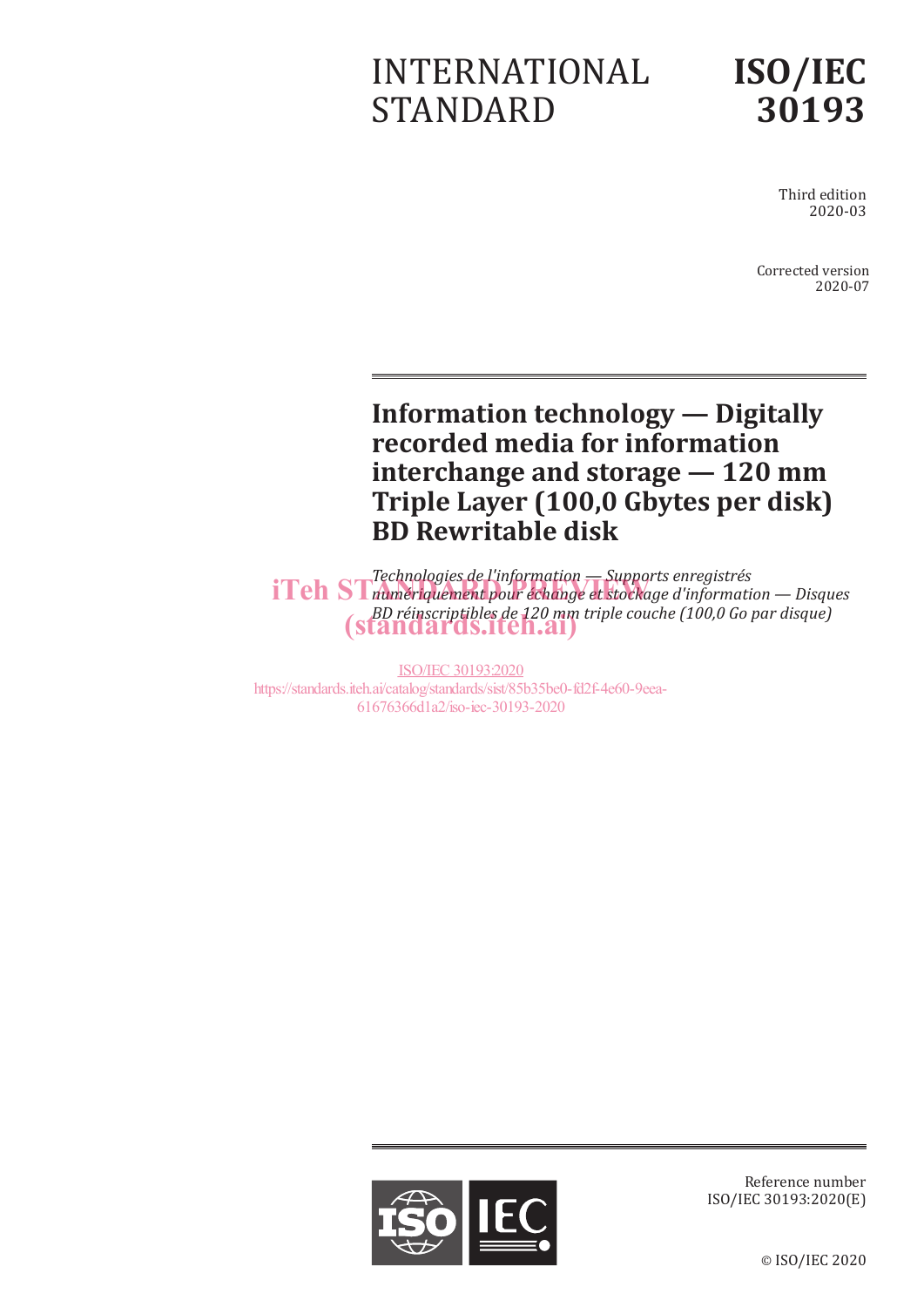# iTeh STANDARD PREVIEW (standards.iteh.ai)

ISO/IEC 30193:2020 https://standards.iteh.ai/catalog/standards/sist/85b35be0-fd2f-4e60-9eea-61676366d1a2/iso-iec-30193-2020



## **COPYRIGHT PROTECTED DOCUMENT**

#### © ISO/IEC 2020

All rights reserved. Unless otherwise specified, or required in the context of its implementation, no part of this publication may be reproduced or utilized otherwise in any form or by any means, electronic or mechanical, including photocopying, or posting on the internet or an intranet, without prior written permission. Permission can be requested from either ISO at the address below or ISO's member body in the country of the requester.

ISO copyright office CP 401 • Ch. de Blandonnet 8 CH-1214 Vernier, Geneva Phone: +41 22 749 01 11 Email: copyright@iso.org Website: www.iso.org

Published in Switzerland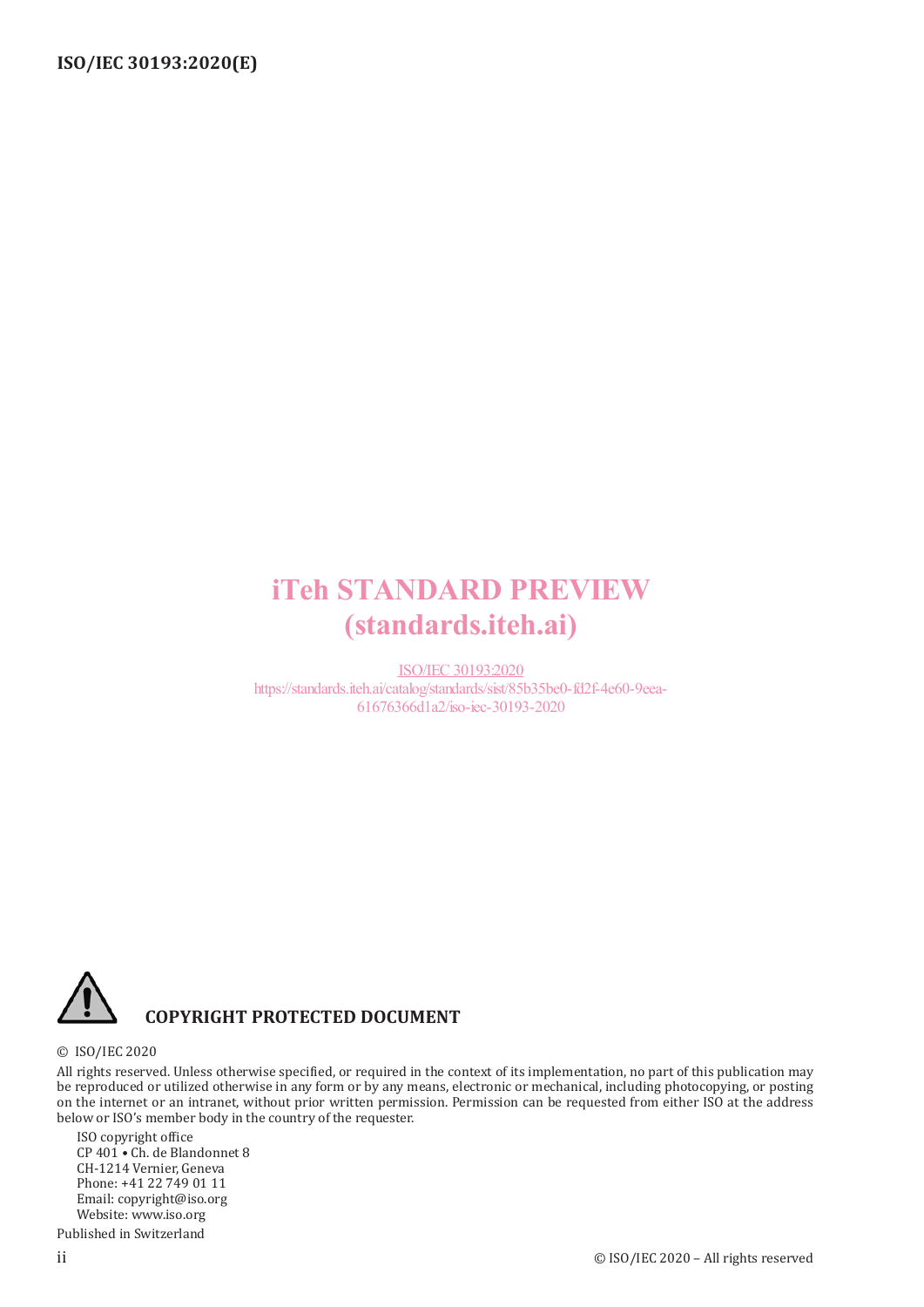| ×<br>×<br>۰, |
|--------------|
|--------------|

| 1         |            |                                                                                                                                                                                                                                     |  |
|-----------|------------|-------------------------------------------------------------------------------------------------------------------------------------------------------------------------------------------------------------------------------------|--|
| 2         |            |                                                                                                                                                                                                                                     |  |
| 3         |            |                                                                                                                                                                                                                                     |  |
|           |            |                                                                                                                                                                                                                                     |  |
| 4         |            |                                                                                                                                                                                                                                     |  |
| 5         | 5.1        |                                                                                                                                                                                                                                     |  |
|           | 5.2        |                                                                                                                                                                                                                                     |  |
|           | 5.3        |                                                                                                                                                                                                                                     |  |
|           | 5.4        |                                                                                                                                                                                                                                     |  |
| 6         |            | Conventions and notations <b>Executions</b> 9                                                                                                                                                                                       |  |
|           | 6.1<br>6.2 |                                                                                                                                                                                                                                     |  |
|           | 6.3        |                                                                                                                                                                                                                                     |  |
| 7         |            | General description of disk 11                                                                                                                                                                                                      |  |
|           |            |                                                                                                                                                                                                                                     |  |
| 8         | 8.1        | General requirements 12<br>Environments STANDARD PREMIENT                                                                                                                                                                           |  |
|           |            | 8.1.1                                                                                                                                                                                                                               |  |
|           |            | 8.1.2                                                                                                                                                                                                                               |  |
|           |            | Test environment<br>Operating environment<br>Storage environment<br>14<br>8.1.3                                                                                                                                                     |  |
|           |            | 8.1.4                                                                                                                                                                                                                               |  |
|           | 8.2        |                                                                                                                                                                                                                                     |  |
|           | 8.3        |                                                                                                                                                                                                                                     |  |
| 9         |            | Reference drive <b>Material According to the Contract Office</b> of the Material According to the Material According to the Material According to the Material According to the Material According to the Material According to the |  |
|           | 9.1        |                                                                                                                                                                                                                                     |  |
|           | 9.2        |                                                                                                                                                                                                                                     |  |
|           | 9.3        |                                                                                                                                                                                                                                     |  |
|           | 9.4        |                                                                                                                                                                                                                                     |  |
|           | 9.5<br>9.6 |                                                                                                                                                                                                                                     |  |
|           | 9.7        |                                                                                                                                                                                                                                     |  |
|           | 9.8        |                                                                                                                                                                                                                                     |  |
|           | 9.9        |                                                                                                                                                                                                                                     |  |
|           | 9.10       |                                                                                                                                                                                                                                     |  |
|           |            |                                                                                                                                                                                                                                     |  |
|           |            | 9.10.2                                                                                                                                                                                                                              |  |
|           |            | 9.10.3                                                                                                                                                                                                                              |  |
|           | 9.11       |                                                                                                                                                                                                                                     |  |
|           |            | 9.11.1<br>9.11.2                                                                                                                                                                                                                    |  |
|           |            | 9.11.3                                                                                                                                                                                                                              |  |
|           |            |                                                                                                                                                                                                                                     |  |
| <b>10</b> | 10.1       | General 26                                                                                                                                                                                                                          |  |
|           | 10.2       |                                                                                                                                                                                                                                     |  |
|           | 10.3       |                                                                                                                                                                                                                                     |  |
|           | 10.4       |                                                                                                                                                                                                                                     |  |
|           | 10.5       | Protection ring 28                                                                                                                                                                                                                  |  |
|           | 10.6       |                                                                                                                                                                                                                                     |  |
|           | 10.7       |                                                                                                                                                                                                                                     |  |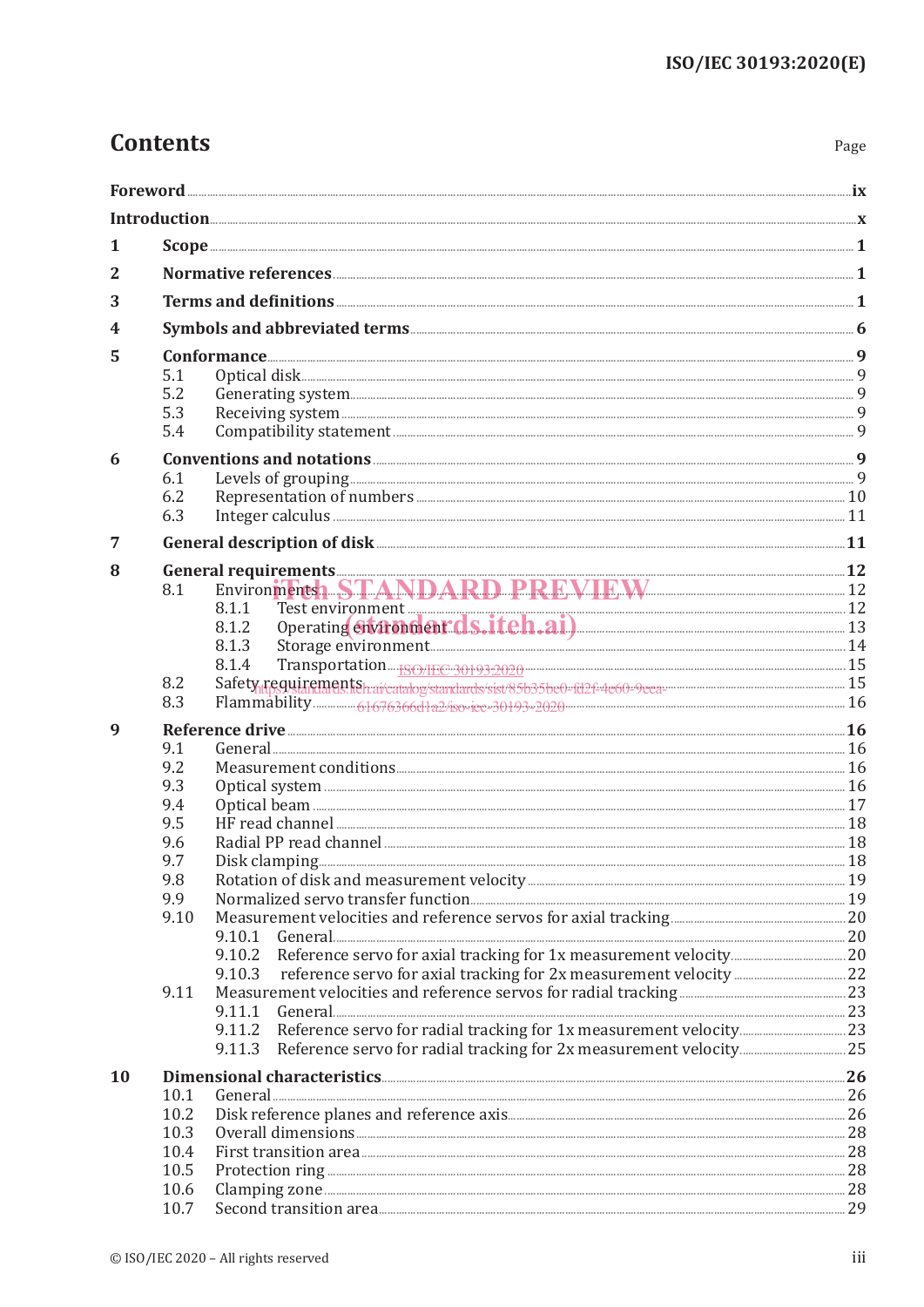|    | 10.8 |                                                                                                                                            |  |
|----|------|--------------------------------------------------------------------------------------------------------------------------------------------|--|
|    |      | 10.8.1                                                                                                                                     |  |
|    |      |                                                                                                                                            |  |
|    | 10.9 |                                                                                                                                            |  |
| 11 |      |                                                                                                                                            |  |
|    | 11.1 |                                                                                                                                            |  |
|    | 11.2 |                                                                                                                                            |  |
|    | 11.3 |                                                                                                                                            |  |
|    | 11.4 |                                                                                                                                            |  |
|    |      |                                                                                                                                            |  |
|    |      |                                                                                                                                            |  |
|    |      |                                                                                                                                            |  |
|    | 11.5 |                                                                                                                                            |  |
|    |      | 11.5.1 General 22 32                                                                                                                       |  |
|    |      |                                                                                                                                            |  |
|    |      | 11.5.3                                                                                                                                     |  |
|    | 11.6 |                                                                                                                                            |  |
|    |      | 11.6.1                                                                                                                                     |  |
|    |      | 11.6.2                                                                                                                                     |  |
|    |      | 11.6.3                                                                                                                                     |  |
|    |      |                                                                                                                                            |  |
| 12 |      | Optical characteristics in information area                                                                                                |  |
|    | 12.1 |                                                                                                                                            |  |
|    | 12.2 | Refractive index of transmission stacks (TS)<br>Thickness of transmission stacks (TS) A.R.D. P.R.L.V. R.W. 2000 34                         |  |
|    | 12.3 |                                                                                                                                            |  |
|    | 12.4 | Example of target thickness of spacer layers for TL disks <b>Constanting the Stample of target thickness</b> of spacer layers for TL disks |  |
|    | 12.5 | Reflectivity of recording laveral ndards.itch.ai) Reflectivity of recording laveral ndards.itch.ai                                         |  |
|    | 12.6 |                                                                                                                                            |  |
|    | 12.7 |                                                                                                                                            |  |
|    |      |                                                                                                                                            |  |
| 13 |      |                                                                                                                                            |  |
|    | 13.1 |                                                                                                                                            |  |
|    | 13.2 |                                                                                                                                            |  |
|    | 13.3 |                                                                                                                                            |  |
|    | 13.4 |                                                                                                                                            |  |
|    | 13.5 | Data block 43                                                                                                                              |  |
|    | 13.6 |                                                                                                                                            |  |
|    | 13.7 |                                                                                                                                            |  |
|    | 13.8 |                                                                                                                                            |  |
|    |      | General 45 and 45<br>13.8.1                                                                                                                |  |
|    |      |                                                                                                                                            |  |
|    |      | 13.8.3 Second interleaving step <b>Election Constructs</b> 45                                                                              |  |
|    | 13.9 |                                                                                                                                            |  |
|    |      | 13.9.1                                                                                                                                     |  |
|    |      |                                                                                                                                            |  |
|    |      |                                                                                                                                            |  |
|    |      |                                                                                                                                            |  |
|    |      |                                                                                                                                            |  |
|    |      |                                                                                                                                            |  |
|    |      |                                                                                                                                            |  |
|    |      |                                                                                                                                            |  |
|    |      |                                                                                                                                            |  |
|    |      |                                                                                                                                            |  |
|    |      | 13.16 Physical cluster 52                                                                                                                  |  |
|    |      |                                                                                                                                            |  |
|    |      |                                                                                                                                            |  |
|    |      | 13.17.2 Bit conversion rules <b>CONVERGENT CONTROL</b> EXAMPLE 2                                                                           |  |
|    |      | 13.17.3 dc-control procedure <b>Election Control</b> extent 63                                                                             |  |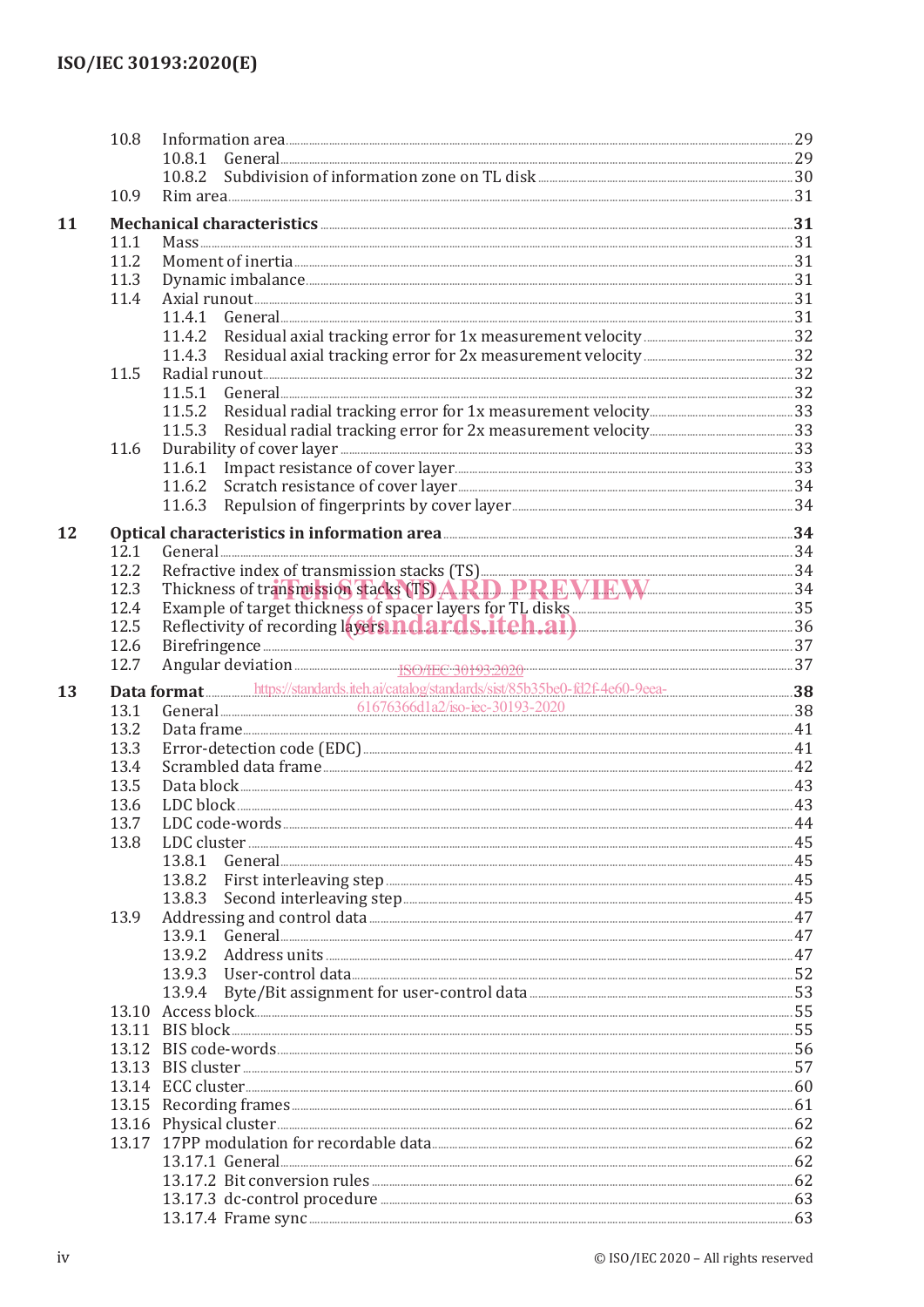| 14 |              |                                                                                        |  |
|----|--------------|----------------------------------------------------------------------------------------|--|
|    | 14.1         |                                                                                        |  |
|    | 14.2         |                                                                                        |  |
|    |              |                                                                                        |  |
|    |              | 14.2.2                                                                                 |  |
|    |              | 14.2.3                                                                                 |  |
|    | 14.3         |                                                                                        |  |
|    |              |                                                                                        |  |
|    |              | 14.3.2                                                                                 |  |
|    |              |                                                                                        |  |
| 15 |              |                                                                                        |  |
|    | 15.1         |                                                                                        |  |
|    | 15.2         |                                                                                        |  |
|    | 15.3<br>15.4 |                                                                                        |  |
|    |              |                                                                                        |  |
|    |              |                                                                                        |  |
|    |              | 15.4.3                                                                                 |  |
|    |              | 15.4.4                                                                                 |  |
|    | 15.5         |                                                                                        |  |
|    |              |                                                                                        |  |
|    |              | 15.5.2                                                                                 |  |
|    |              | Data format 73<br>Addressing and control data D PREVIEW 74<br>15.5.3                   |  |
|    |              |                                                                                        |  |
|    | 15.6         | 15.5.4 Recording frames 77<br>Track layout of wobbled grobus ds.iteh.ai) 79            |  |
|    |              | 15.6.1                                                                                 |  |
|    |              | 15.6.2                                                                                 |  |
|    |              |                                                                                        |  |
|    | 15.7         |                                                                                        |  |
|    |              | 15.7.1                                                                                 |  |
|    |              | 15.7.2                                                                                 |  |
|    |              | 15.7.3<br>15.7.4                                                                       |  |
|    |              | 15.7.5                                                                                 |  |
|    | 15.8         | Disk information in ADIP aux frame <b>Exercise and Service Contract and Service</b> 89 |  |
|    |              | 15.8.1                                                                                 |  |
|    |              | 15.8.2                                                                                 |  |
|    |              | 15.8.3                                                                                 |  |
|    |              |                                                                                        |  |
| 16 | 16.1         |                                                                                        |  |
|    | 16.2         |                                                                                        |  |
|    |              |                                                                                        |  |
| 17 |              |                                                                                        |  |
| 18 |              |                                                                                        |  |
|    | 18.1         |                                                                                        |  |
|    | 18.2         |                                                                                        |  |
|    |              | General 149<br>18.2.1                                                                  |  |
|    |              | 18.2.2                                                                                 |  |
|    |              | 18.2.3                                                                                 |  |
|    | 18.3         | Protection-zone 2<br>18.3.1                                                            |  |
|    |              | 18.3.2                                                                                 |  |
|    |              | 18.3.3                                                                                 |  |
|    |              | 18.3.4                                                                                 |  |
|    |              | 18.3.5                                                                                 |  |
|    |              | 18.3.6                                                                                 |  |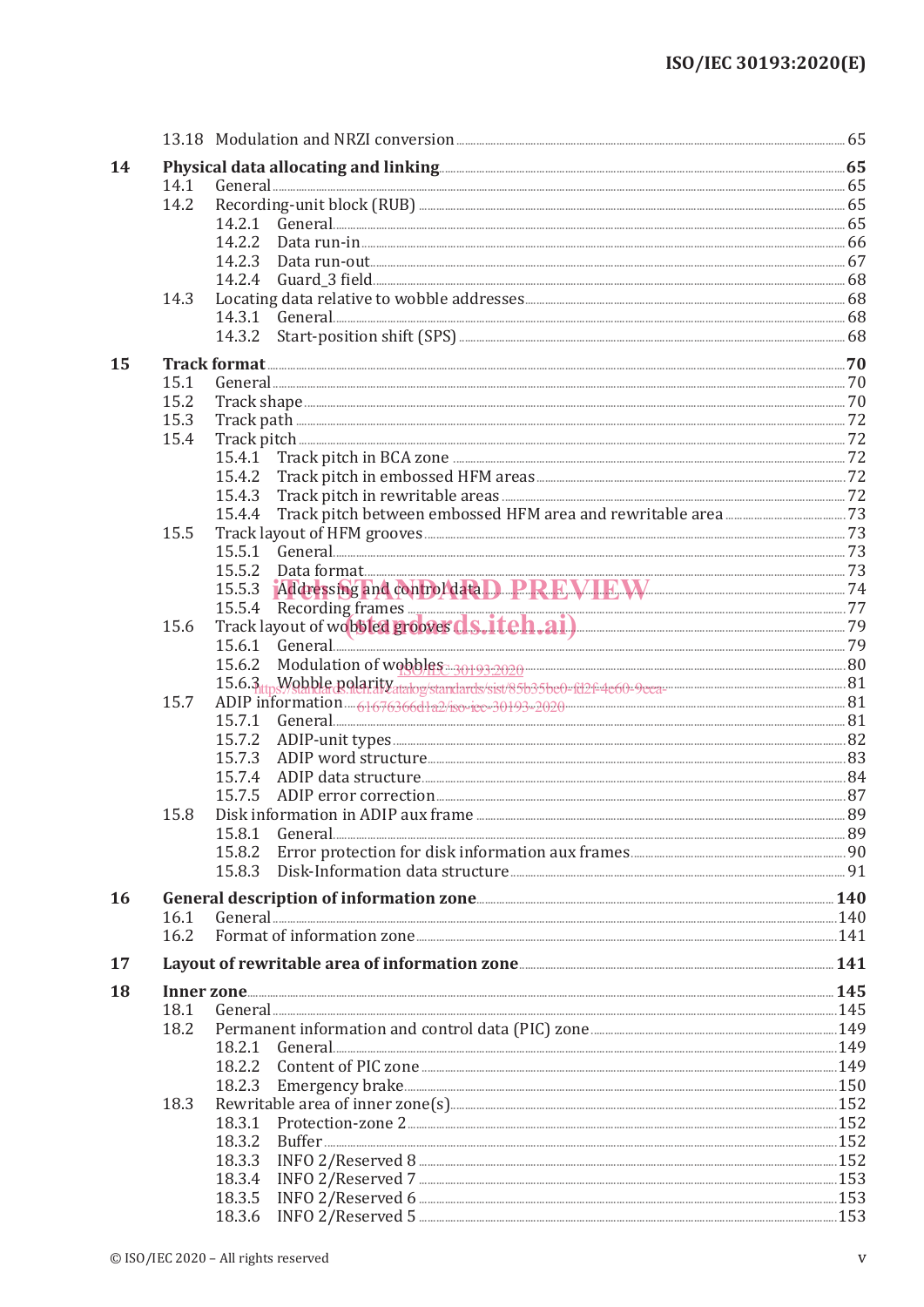|    |       | 18.3.7 INFO 2/PAC 2                                                                                                                                                                                                                  |  |
|----|-------|--------------------------------------------------------------------------------------------------------------------------------------------------------------------------------------------------------------------------------------|--|
|    |       | 18.3.8                                                                                                                                                                                                                               |  |
|    |       |                                                                                                                                                                                                                                      |  |
|    |       |                                                                                                                                                                                                                                      |  |
|    |       |                                                                                                                                                                                                                                      |  |
|    |       |                                                                                                                                                                                                                                      |  |
|    |       |                                                                                                                                                                                                                                      |  |
|    |       |                                                                                                                                                                                                                                      |  |
|    |       |                                                                                                                                                                                                                                      |  |
|    |       |                                                                                                                                                                                                                                      |  |
|    |       |                                                                                                                                                                                                                                      |  |
|    |       |                                                                                                                                                                                                                                      |  |
|    |       |                                                                                                                                                                                                                                      |  |
|    |       |                                                                                                                                                                                                                                      |  |
|    |       |                                                                                                                                                                                                                                      |  |
|    |       |                                                                                                                                                                                                                                      |  |
| 19 |       | Data zone <u>2008 and 2010 and 2010 and 2010 and 2010 and 2010 and 2010 and 2010 and 2010 and 2010 and 2010 and 2010 and 2010 and 2010 and 2010 and 2010 and 2010 and 2010 and 2010 and 2010 and 2010 and 2010 and 2010 and 2010</u> |  |
| 20 |       | Outer zone(s) <b>Marine 2014</b> 156                                                                                                                                                                                                 |  |
|    | 20.1  | General 256                                                                                                                                                                                                                          |  |
|    | 20.2  |                                                                                                                                                                                                                                      |  |
|    | 20.3  |                                                                                                                                                                                                                                      |  |
|    | 20.4  |                                                                                                                                                                                                                                      |  |
|    | 20.5  |                                                                                                                                                                                                                                      |  |
|    | 20.6  |                                                                                                                                                                                                                                      |  |
|    | 20.7  |                                                                                                                                                                                                                                      |  |
|    | 20.8  | INFO 4/Control data 4 57                                                                                                                                                                                                             |  |
|    | 20.9  |                                                                                                                                                                                                                                      |  |
|    | 20.10 |                                                                                                                                                                                                                                      |  |
| 21 |       | Physical-access control cluster sch.ai/catalog/standards/sist/85b35be0-fd2f-4e60-9eea-                                                                                                                                               |  |
|    | 21.1  |                                                                                                                                                                                                                                      |  |
|    | 21.2  |                                                                                                                                                                                                                                      |  |
|    | 21.3  |                                                                                                                                                                                                                                      |  |
|    | 21.4  | Primary PAC cluster (mandatory) <b>Manual Equation Control</b> 263                                                                                                                                                                   |  |
|    | 21.5  |                                                                                                                                                                                                                                      |  |
|    | 21.6  |                                                                                                                                                                                                                                      |  |
|    |       |                                                                                                                                                                                                                                      |  |
| 22 |       | Disk management 171                                                                                                                                                                                                                  |  |
|    | 22.1  |                                                                                                                                                                                                                                      |  |
|    | 22.2  |                                                                                                                                                                                                                                      |  |
|    |       | 22.2.1 General 172                                                                                                                                                                                                                   |  |
|    |       | 22.2.3                                                                                                                                                                                                                               |  |
|    |       |                                                                                                                                                                                                                                      |  |
| 23 |       | Assignment of logical-sector numbers (LSNs) <b>Manufation and Section</b> 182                                                                                                                                                        |  |
| 24 |       |                                                                                                                                                                                                                                      |  |
|    |       |                                                                                                                                                                                                                                      |  |
| 25 |       |                                                                                                                                                                                                                                      |  |
|    | 25.1  |                                                                                                                                                                                                                                      |  |
|    | 25.2  |                                                                                                                                                                                                                                      |  |
|    | 25.3  |                                                                                                                                                                                                                                      |  |
|    |       | 25.3.1                                                                                                                                                                                                                               |  |
|    |       | 25.3.2                                                                                                                                                                                                                               |  |
|    | 25.4  | 25.3.3                                                                                                                                                                                                                               |  |
|    |       | 25.3.4                                                                                                                                                                                                                               |  |
|    |       | 25.3.5                                                                                                                                                                                                                               |  |
|    |       |                                                                                                                                                                                                                                      |  |
|    |       |                                                                                                                                                                                                                                      |  |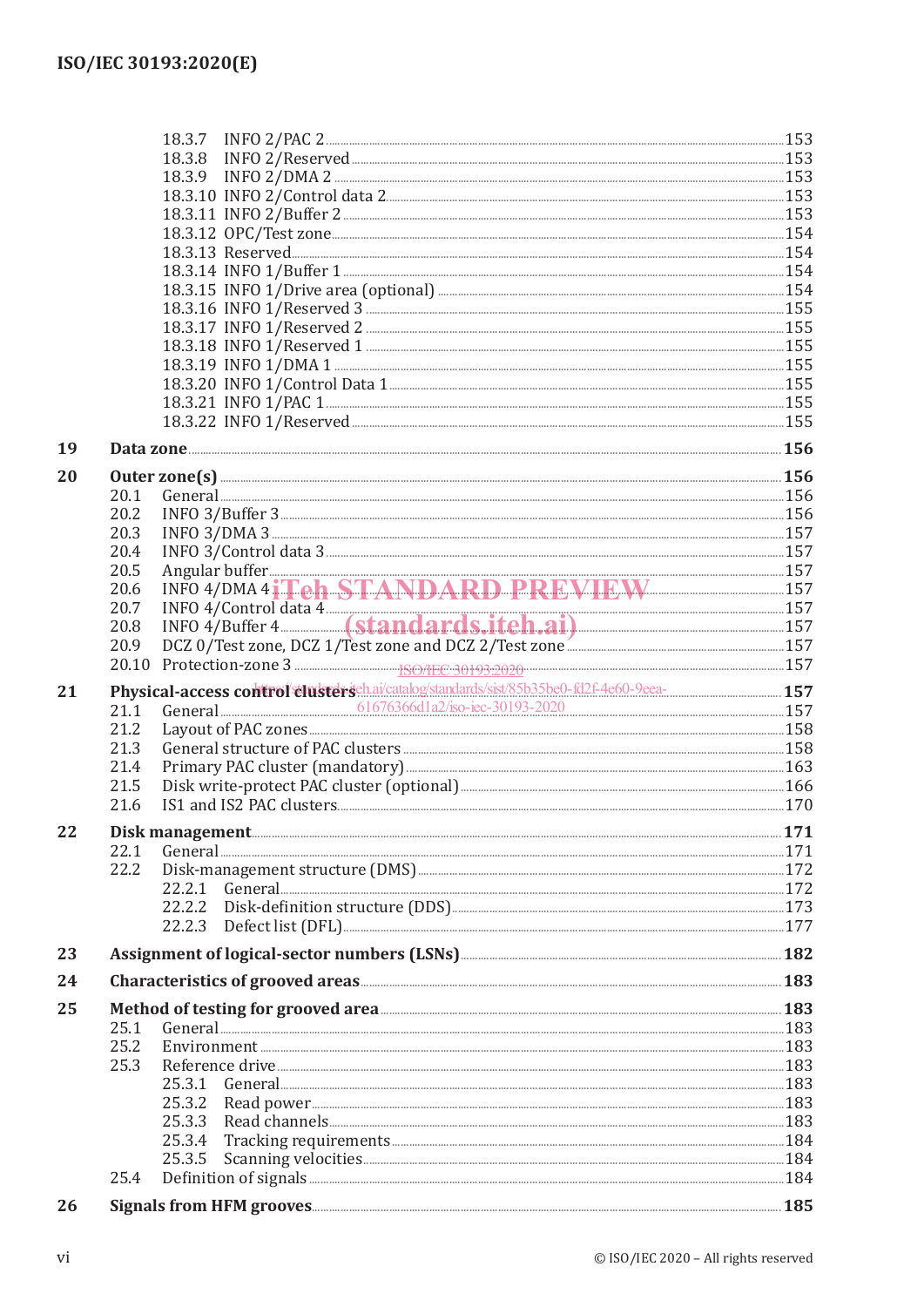|    | 26.1         |                                                                                                                                                                                                                                |     |
|----|--------------|--------------------------------------------------------------------------------------------------------------------------------------------------------------------------------------------------------------------------------|-----|
|    | 26.2         |                                                                                                                                                                                                                                |     |
|    | 26.3         |                                                                                                                                                                                                                                |     |
|    | 26.4         | Jitter of HFM signal                                                                                                                                                                                                           |     |
| 27 |              |                                                                                                                                                                                                                                |     |
|    | 27.1         |                                                                                                                                                                                                                                |     |
|    | 27.2         |                                                                                                                                                                                                                                |     |
|    | 27.3         |                                                                                                                                                                                                                                |     |
|    |              | 27.3.1                                                                                                                                                                                                                         |     |
|    |              | 27.3.2                                                                                                                                                                                                                         |     |
|    |              | 27.3.3<br>27.3.4                                                                                                                                                                                                               |     |
| 28 |              | Characteristics of recording layer <b>Engineering</b> 188                                                                                                                                                                      |     |
|    |              |                                                                                                                                                                                                                                |     |
| 29 |              | Method of testing for recording layer <b>Mathematical Engineering Laware</b> 188                                                                                                                                               |     |
|    | 29.1<br>29.2 |                                                                                                                                                                                                                                |     |
|    | 29.3         |                                                                                                                                                                                                                                |     |
|    |              | 29.3.1                                                                                                                                                                                                                         |     |
|    |              | 29.3.2                                                                                                                                                                                                                         |     |
|    |              | 29.3.3                                                                                                                                                                                                                         |     |
|    |              | 29.3.4                                                                                                                                                                                                                         |     |
|    |              | 29.3.5                                                                                                                                                                                                                         |     |
|    | 29.4         | Write conditions<br>29.4.1 Write-pulse waveform<br>ARD PREVIEW 189                                                                                                                                                             |     |
|    |              |                                                                                                                                                                                                                                |     |
|    |              | 29.4.2<br>Write powers<br>Average power <b>Indianal State Division 189</b><br>190                                                                                                                                              |     |
|    |              | 29.4.3                                                                                                                                                                                                                         |     |
|    |              | 29.4.4                                                                                                                                                                                                                         |     |
|    | 29.5         | 29.4.5<br>Definition/of signalsh.ai/catalog/standards/sist/85b35be0-fd2f-4e60-9eea-                                                                                                                                            |     |
|    |              |                                                                                                                                                                                                                                |     |
| 30 |              |                                                                                                                                                                                                                                |     |
|    | 30.1         |                                                                                                                                                                                                                                |     |
|    | 30.2         |                                                                                                                                                                                                                                |     |
|    | 30.3         |                                                                                                                                                                                                                                |     |
|    | 30.4<br>30.5 |                                                                                                                                                                                                                                | 192 |
|    | 30.6         |                                                                                                                                                                                                                                |     |
|    | 30.7         |                                                                                                                                                                                                                                |     |
| 31 |              |                                                                                                                                                                                                                                |     |
| 32 |              |                                                                                                                                                                                                                                |     |
|    |              |                                                                                                                                                                                                                                |     |
| 33 | 33.1         | General 294 million and the contract of the contract of the contract of the contract of the contract of the contract of the contract of the contract of the contract of the contract of the contract of the contract of the co |     |
|    | 33.2         |                                                                                                                                                                                                                                |     |
|    | 33.3         |                                                                                                                                                                                                                                |     |
|    |              | 33.3.1                                                                                                                                                                                                                         |     |
|    |              | 33.3.2                                                                                                                                                                                                                         |     |
|    |              | 33.3.3                                                                                                                                                                                                                         |     |
|    |              | 33.3.4                                                                                                                                                                                                                         |     |
|    |              | 33.3.5                                                                                                                                                                                                                         |     |
|    |              |                                                                                                                                                                                                                                |     |
|    | 33.4         |                                                                                                                                                                                                                                |     |
| 34 |              |                                                                                                                                                                                                                                |     |
|    | 34.1         | General 296                                                                                                                                                                                                                    |     |
|    | 34.2         |                                                                                                                                                                                                                                |     |
|    | 34.3         |                                                                                                                                                                                                                                |     |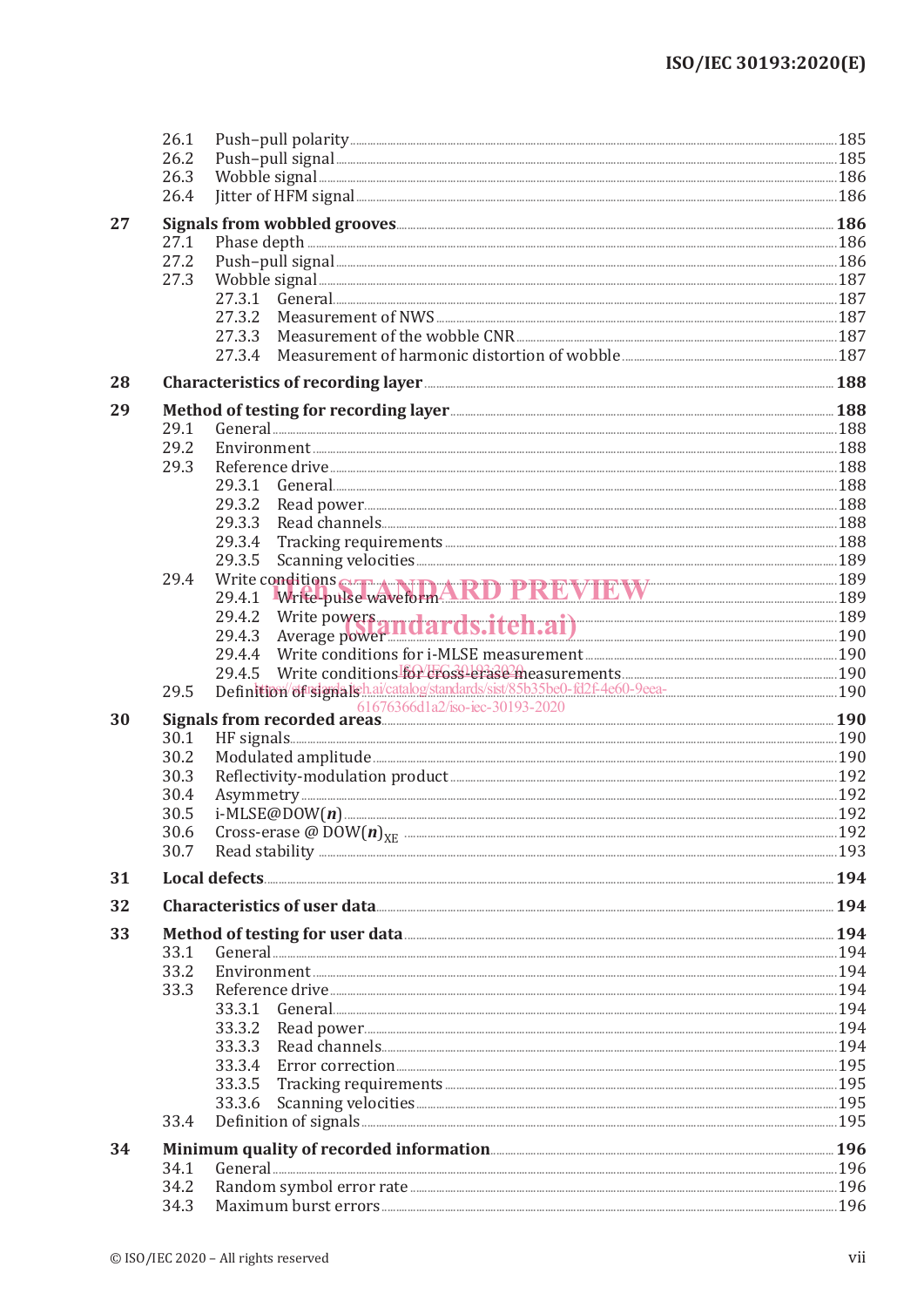| 34.4                                                                                                                         |  |
|------------------------------------------------------------------------------------------------------------------------------|--|
| 35                                                                                                                           |  |
|                                                                                                                              |  |
| Annex B (normative) Measurement of reflectivity <b>Engineerance and Section</b> 201                                          |  |
| Annex C (normative) Measurement of scratch resistance of cover layer <b>Manual Community</b> 207                             |  |
|                                                                                                                              |  |
|                                                                                                                              |  |
| Annex F (normative) Write-pulse waveform for testing <b>Example 2017</b>                                                     |  |
| Annex G (normative) Optimum power control (OPC) procedure for disk                                                           |  |
| Annex H (normative) HF signal pre-processing for integrated-maximum likelihood                                               |  |
| Annex I (normative) Measurement procedures <b>Manual Annex I</b> (normative) Measurement procedures <b>Manual Annex I</b> (1 |  |
| Annex J (informative) Measurement of birefringence <b>Manual Annex J</b> (informative) 251                                   |  |
|                                                                                                                              |  |
|                                                                                                                              |  |
| Annex M (informative) Groove deviation and wobble amplitude <b>meeting of the COV</b> 259                                    |  |
| Annex N (informative) Guidelines for write pulse adjustment using L-SEAT edge-shift 261<br>Bibliography 270                  |  |
| <i>(standards itah ai)</i>                                                                                                   |  |

# (standards.iteh.ai)

ISO/IEC 30193:2020 https://standards.iteh.ai/catalog/standards/sist/85b35be0-fd2f-4e60-9eea-61676366d1a2/iso-iec-30193-2020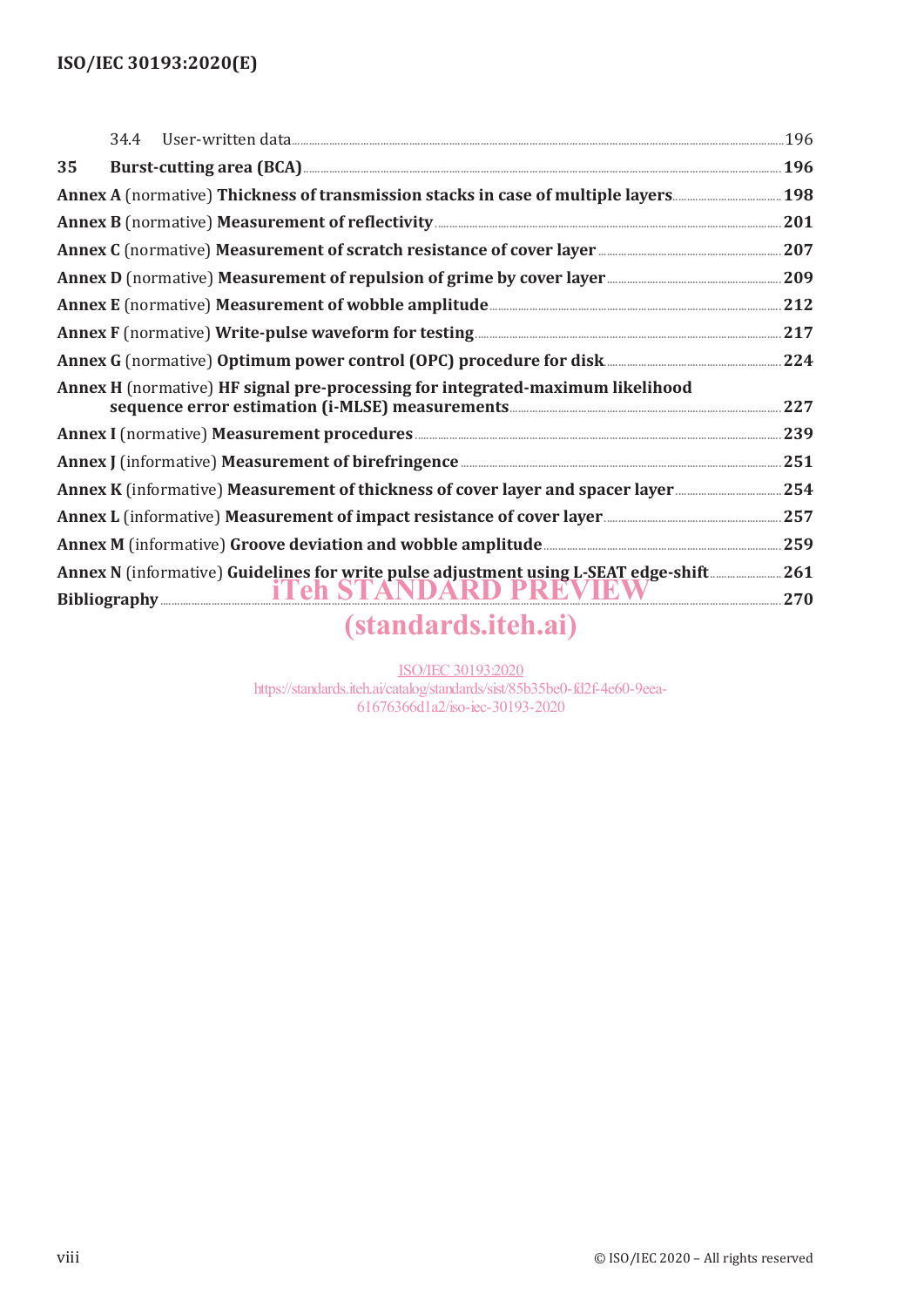# **Foreword**

ISO (the International Organization for Standardization) is a worldwide federation of national standards bodies (ISO member bodies). The work of preparing International Standards is normally carried out through ISO technical committees. Each member body interested in a subject for which a technical committee has been established has the right to be represented on that committee. International organizations, governmental and non-governmental, in liaison with ISO, also take part in the work. ISO collaborates closely with the International Electrotechnical Commission (IEC) on all matters of electrotechnical standardization.

The procedures used to develop this document and those intended for its further maintenance are described in the ISO/IEC Directives, Part 1. In particular, the different approval criteria needed for the different types of ISO documents should be noted. This document was drafted in accordance with the editorial rules of the ISO/IEC Directives, Part 2 (see www.iso.org/directives).

Attention is drawn to the possibility that some of the elements of this document may be the subject of patent rights. ISO shall not be held responsible for identifying any or all such patent rights. Details of any patent rights identified during the development of the document is in the Introduction and/or on the ISO list of patent declarations received (see www.iso.org/patents).

Any trade name used in this document is information given for the convenience of users and does not constitute an endorsement.

For an explanation of the voluntary nature of standards, the meaning of ISO specific terms and expressions related to conformity assessment, as well as information about ISO's adherence to the expressions or  $\ell$ World Trade Organization (WTO) principles in the Technical Barriers to Trade (TBT) see www.iso.org/ iso/foreword.html. (standards.iteh.ai)

This document was prepared by Joint Technical Committee ISO/IEC JTC 1, information *Technology*, Interaction was properted by corded media for information interchange and storage. standards.iteh.ai/catalog/st

This third edition cancels and replaces the second edition (ISO/IEC 30193:2016), which has been technically revised. It also incorporates the Amendment ISO 30193:2016/DAM1.

The main changes compared to the previous edition are as follows:

- additional requirements for 4x reading velocity have been added;
- additional requirements for physical access control and reserved area of BD application have been added.

Any feedback or questions on this document should be directed to the user's national standards body. A complete listing of these bodies can be found at www.iso.org/members.html.

This corrected version of ISO 30193:2020 incorporates the following corrections:

- minor editorial corrections in symbols (italicization, bolding);
- in 15.8.3.2, reinstatement of "These two bytes shall be set to 44 49h, representing the characters "DI"." in Bytes 0 to 1 and deletion from Byte 3.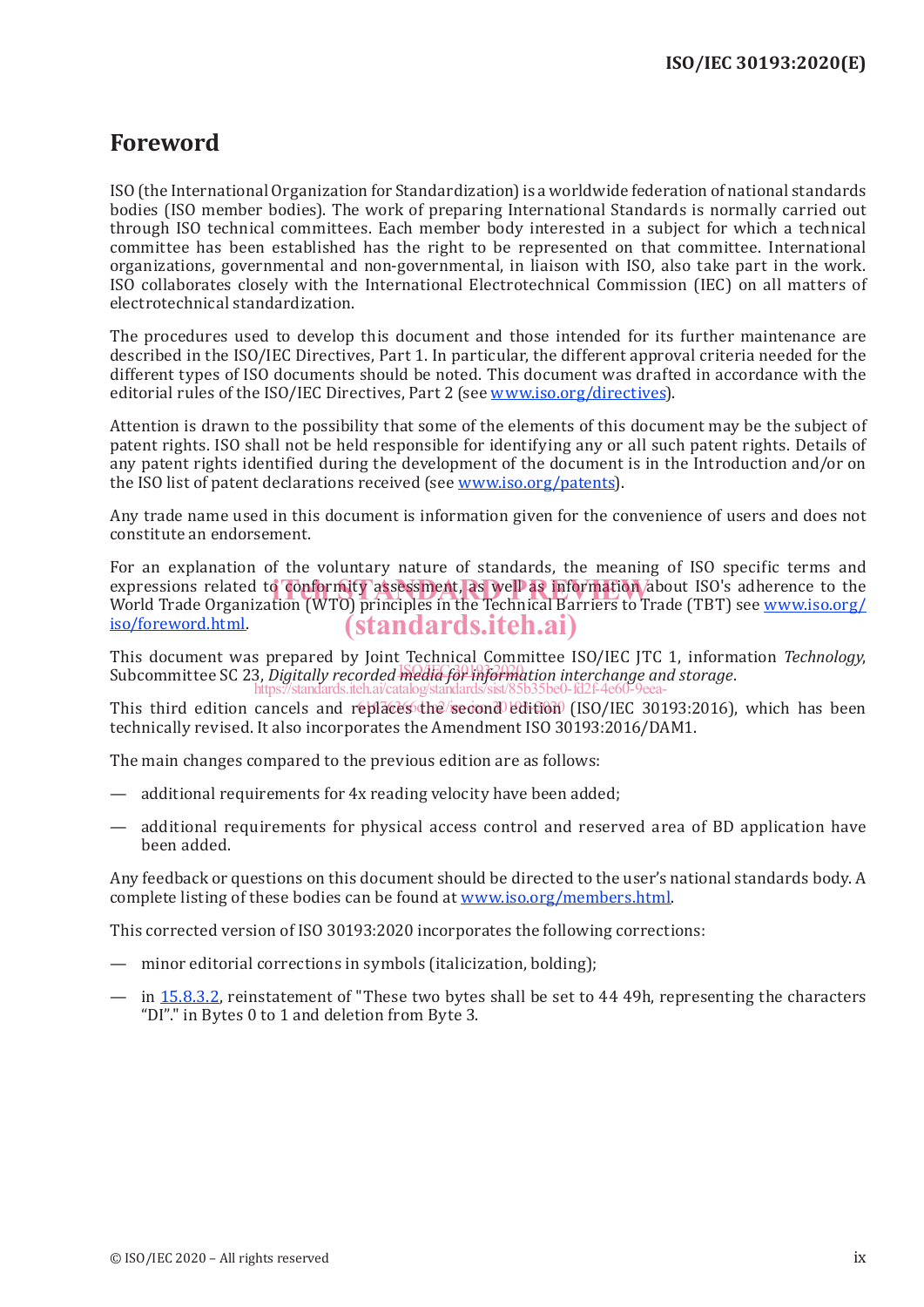# **Introduction**

In March 2002, nine companies known as the Blu-ray Disc Founders, or BDF, came together to create optical-disk formats with large capacity and high-speed transfer rates that would be needed for recording and reproducing high-definition video content. This joint effort turned out to be fruitful and the first version of its Blu-ray Disc™ Rewritable Format Part 1 version 1.0 in June 2002.

Then, in October 2004, more than 100 companies joined and BDF became an open forum called the Bluray Disc Association (BDA). The BDA issued version 2.1 of the Blu-ray Disc™ Rewritable Format Part 1 in October 2005 and version 3.0 in June 2010. By the end of 2010, over a hundred million Blu-ray Disc™ had been shipped and Blu-ray™ devices such as players, recorders, game consoles and PC drives were in use all over the world.

The BDA also conducts verification activities for both disks and devices and has established more than 10 testing centers in Asia, Europe and the USA.

The BDA gave consumer applications the highest priority in the first few years. But it was known, of course, that international standardization would be required before many government entities and their contractors would be allowed to use Blu-ray Disc™. In January and February 2011, the chairs of ISO/IEC JTC 1/SC 23 and JIIMA (Japan Image and information Management Association) formally requested the BDA to consider international standardization. The reason for this was to enable the inclusion of writable BDs along with DVDs and CDs in an International Standard specifying the test methods for the estimation of lifetime of optical storage media for long-term data storage. In October 2011, the President of the BDA responded that his organization had decided to pursue international 2011, the Tresident of the BBA responded that ins organization had decided to parsue international standardization for the basic **physical formats** for the recordable and rewritable Blu-ray™ Formats.

In December 2011, the BDA sent project proposals for thremational standardization of four formats to<br>ISO (IEC ITC 1/SC 22 via the Japanese national hody They are 120 mm single layer (25.0 Chytes ner disk) ISO/IEC JTC 1/SC 23 via the Japanese national body. They are 120 mm single layer (25,0 Gbytes per disk) and dual layer (50,0 Gbytes per disk) BD recordable disks, 120 mm single layer (25,0 Gbytes per disk) and dual layer (50,0 Gbytes per disk) BD rewritable disks, 120 mm triple layer (100,0 Gbytes per disk) and quadruple layer (128,0 Gbytes per disk) BD recordable disks and 120 mm triple layer (100,0 Gbytes 61676366d1a2/iso-iec-30193-2020per disk) BD rewritable disk.  $150/15C$  30193:2620 https://standards.iteh.ai/catalog/standards/sist/85b35be0-fd2f-4e60-9eea-

This document specifies the mechanical, physical and optical characteristics of a 120 mm rewritable optical disk with a capacity of 100,0 Gbytes.

A few additional specifications are required in order to write and read video-recording applications, such as BDAV format which had been specified by the BDA for use on BD rewritable disks. These specifications, which are related to the BD application, the file system or the content-protection system, are required for the disk, the generating system and the receiving system. For more information about the BD application, the content-protection system and the additional requirements for the Blu-ray™ Format specifications, see http://www.blu-raydisc.info.

The International Organization for Standardization (ISO) and International Electrotechnical Commission (IEC) draw attention to the fact that it is claimed that compliance with this document may involve the use of a patent.

ISO and IEC take no position concerning the evidence, validity and scope of this patent right.

The holder of this patent right has assured ISO and IEC that he/she is willing to negotiate licences under reasonable and non-discriminatory terms and conditions with applicants throughout the world. In this respect, the statement of the holder of this patent right is registered with ISO and IEC. information may be obtained from the patent database available at www.iso.org/patents.

Attention is drawn to the possibility that some of the elements of this document may be the subject of patent rights other than those in the patent database. ISO and IEC shall not be held responsible for identifying any or all such patent rights.

NOTE Blu-ray™, Blu-ray Disc™ and the logos are trademarks of the Blu-ray Disc Association.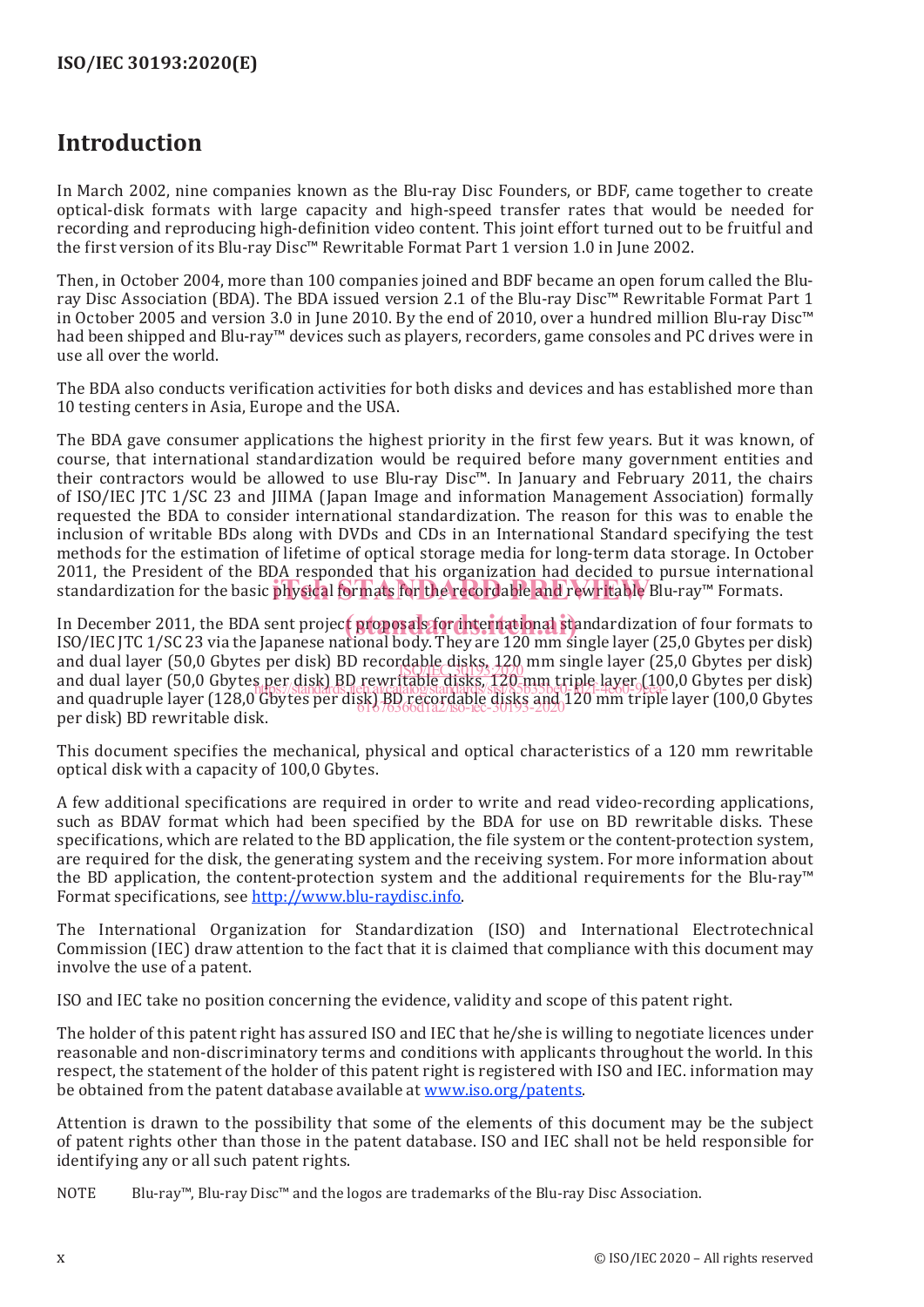# **Information technology — Digitally recorded media for information interchange and storage — 120 mm Triple Layer (100,0 Gbytes per disk) BD Rewritable disk**

## **1 Scope**

This document specifies the mechanical, physical and optical characteristics of a 120 mm rewritable optical disk with a capacity of 100,0 Gbytes. It specifies the quality of the recorded and unrecorded signals, the format of the data and the recording method, thereby allowing for information interchange by means of such disks. User data can be written, read and overwritten many times using a reversible method. This disk is identified as a BD rewritable disk.

This document specifies the following:

- the one disk type;
- the conditions for conformance;
- the environments in which the disk is to be operated and stored;
- the mechanical and physical characteristics of the disk, so as to provide mechanical interchange between data processing systems; (standards.iteh.ai)
- the format of the information on the disk, including the physical disposition of the tracks and sectors;
- the error-correcting codes and the  $\frac{1}{2}$  method used; https://standards.iteh.ai/catalog/standards/sist/85b35be0-fd2f-4e60-9eea-
- the characteristics of the signals recorded on the disk, 2 enabling data processing systems to read data from the disk.

This document provides for interchange of disks between disk drives. Together with a standard for volume and file structure, it provides for full data interchange between data processing systems.

## **2 Normative references**

The following documents are referred to in the text in such a way that some or all of their content constitutes requirements of this document. For dated references, only the edition cited applies. For undated references, the latest edition of the referenced document (including any amendments) applies.

ISO 9352, *Plastics — Determination of resistance to wear by abrasive wheels*

ISO/IEC 646, *Information technology — ISO 7-bit coded character set for information interchange*

IEC 60068-2-2, *Environmental testing — Part 2-2: Tests — Test B: Dry heat*

IEC 60068-2-30, *Environmental testing — Part 2-30: Tests — Test Db: Damp heat, cyclic (12 h + 12 h cycle)*

IEC 60950-1, *Information technology equipment — Safety — Part 1: General requirements*

## **3 Terms and definitions**

For the purposes of this document, the following terms and definitions apply.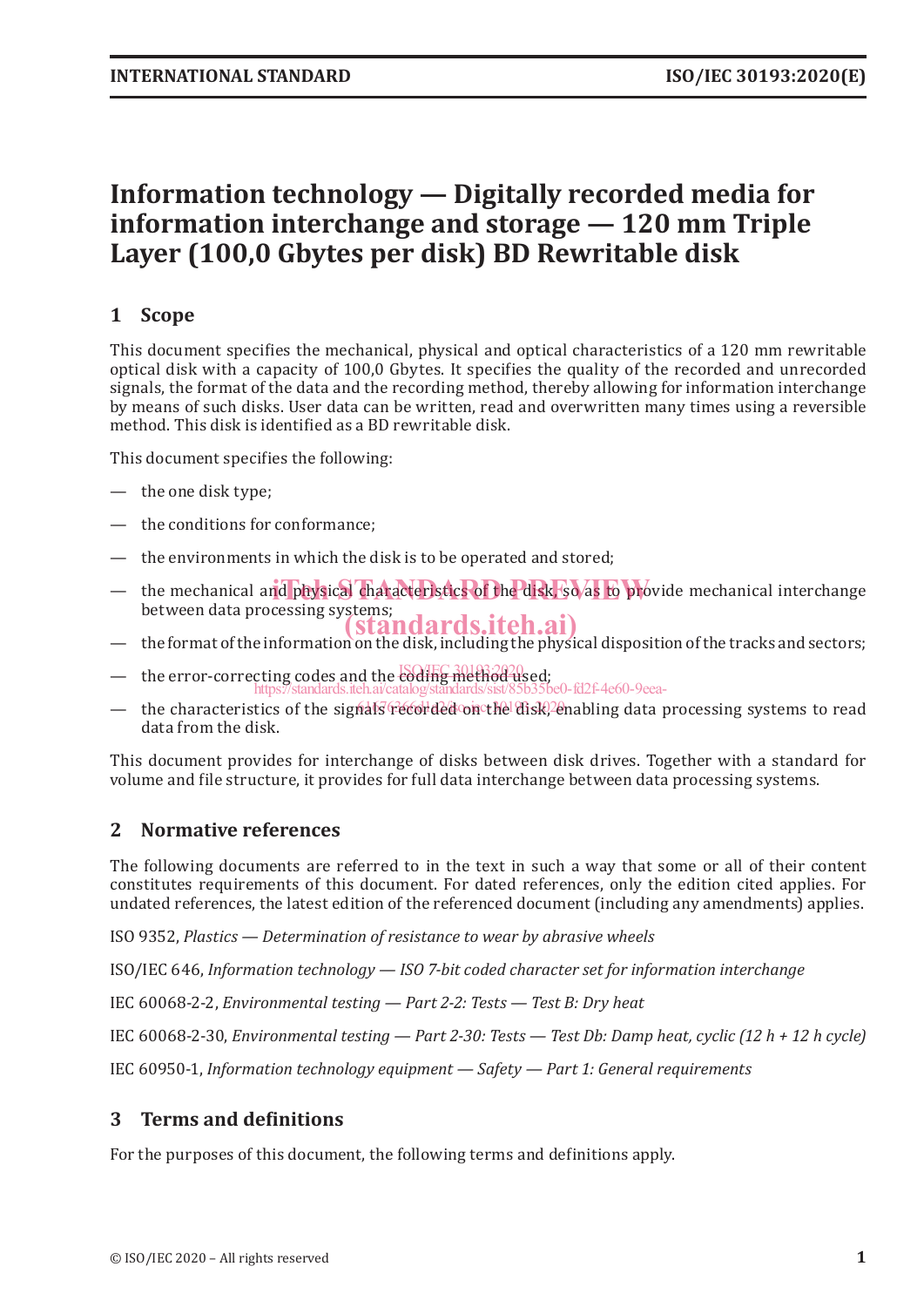## **ISO/IEC 30193:2020(E)**

ISO and IEC maintain terminological databases for use in standardization at the following addresses:

- ISO Online browsing platform: available at https://www.iso.org/obp
- IEC Electropedia: available at http://www.electropedia.org/

#### **3.1**

#### **BD**

disk having a *cover layer* (3.4) around 0,1 mm thick and a *substrate* (3.43) around 1,1 mm thick on which data is read or recorded by an optical pick-up unit (OPU) using 405 nm laser diode and numerical aperture, NA = 0,85 lens

Note 1 to entry: User data recorded on a disk is formatted using 17PP modulation and an LDC+BIS Code.

# **3.2**

# **BD application**

## **BDAP**

contents standard specified for a *BD* (3.1), for instance a video application, which requires area for a content-protection system and for its own defect-management system on the disk

#### **3.3**

#### **channel bit**

element by which the binary value ZERO or ONE is represented by *pits* (3.27)/*marks* (3.19) and *spaces*  $(3.42)$  on a disk

#### **3.4**

#### **cover layer**

# iTeh STANDARD PREVIEW

transparent layer with precisely controlled optical properties that covers the *recording layer* (3.33) transparent layer with precisely controlled optical properties that co<br>closest to the entrance surface of a disk **Standards.iten.ai**)

#### **3.5**

**data zone** *n* area between the inner zone and the oute<u>n zone on *layer Ln* (3147-) 020</u> ISO/IEC 30193:2020 https://standards.iteh.ai/catalog/standards/sist/85b35be0-fd2f-4e60-9eea-

#### **3.6**

#### **defective cluster**

cluster in a *user-data area* (3.47) that has been registered in a defect list as unreliable or uncorrectable one

#### **3.7**

#### **digital-sum value**

#### **DSV**

arithmetic sum obtained from a bit stream by assigning the decimal value +1 to *channel bits* (3.3) set to ONE and the decimal value −1 to channel bits set to ZERO

#### **3.8**

#### **disk reference plane**

plane defined by the perfect flat annular surface of an ideal spindle, onto which the clamping zone of a disk is clamped, that is normal to the axis of rotation

#### **3.9**

#### **embossed HFM area**

area on a disk where information has been stored by means of an *HFM groove* (3.13) during manufacturing of the disk

#### **3.10**

#### **entrance surface**

surface of a disk onto which the optical beam first impinges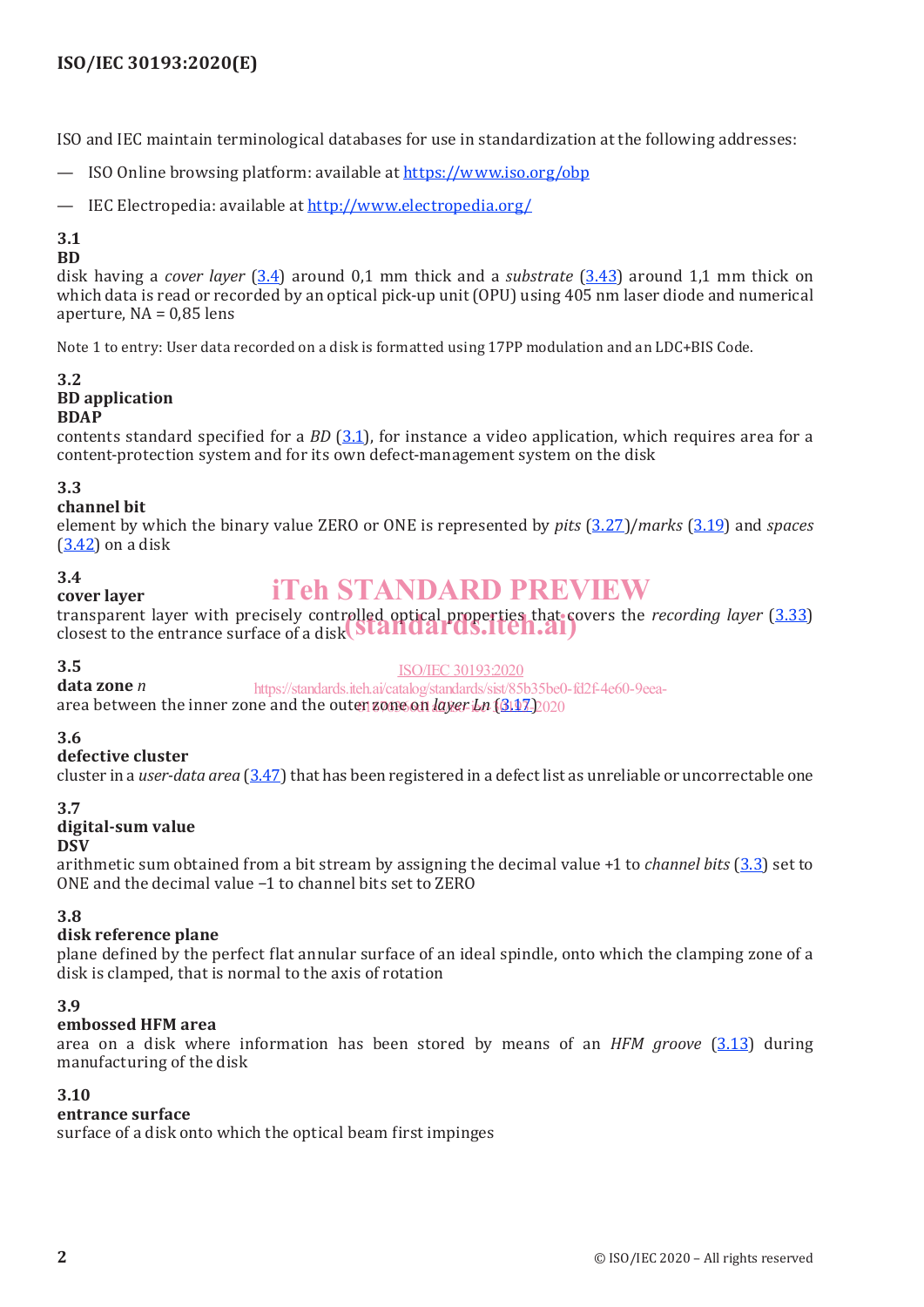### **3.11**

#### **erased groove**

blank *groove* (3.12) on a disk that has been erased by irradiating the *track* (3.44) using only erase power level,  $P_{\text{EO}}$  as determined by the OPC algorithm

#### **3.12**

#### **groove**

trench-like feature of a disk connected to a *recording layer* (3.33)

Note 1 to entry: In case of triple-layer disk, one groove can be carried by the *substrate* (3.43) and other grooves can be carried by the *spacer layer* (3.41) or the *cover laye*r (3.4) (see Figure 1) grooves are used to define the *track* (3.44) locations.

In the BD rewritable system, there are 3 types of grooves:

- *wobbled groove* (3.49) in rewritable area containing address information;
- *HFM groove* (3.13) in embossed HFM area containing permanent information and control data;

— straight groove without any modulation in the BCA zone.

#### **3.13**

# **high-frequency modulated groove**

#### **HFM groove**

*groove* (3.12) modulated in the radial direction with a rather high bandwidth signal

Note 1 to entry: HFM groove creates a data channel with sufficient capacity and data rate for replicated<br>information information.

#### **3.14**

# (standards.iteh.ai)

61676366d1a2/iso-iec-30193-2020

#### **information area**

area on a disk in which information can  $\frac{16}{6}$  Fec 30193, 2020

https://standards.iteh.ai/catalog/standards/sist/85b35be0-fd2f-4e60-9eea-

### **3.15**

**information zone** recorded part of the *information area* (3.14)

### **3.16**

#### **land**

surface of a *recording layer* (3.33) between successive windings of a *groove* (3.12)

### **3.17**

**layer L***n* one *recording layer* (3.33) of a disk identified by *n*

Note 1 to entry: layer L(*n*+1) is closer to the *entrance surface* (3.10) of a disk than layer L*n*.

#### **3.18**

#### **layer type**

identification of a disk using number of layer(s)

Note 1 to entry: In case of triple-layer disk, the layer type is TL (see Clause 7).

### **3.19**

#### **mark**

feature of a *recording layer* (3.33), which can take the form of an amorphous domain in the crystalline recording stack due to recording, that can be sensed by an optical read-out system

Note 1 to entry: The pattern of marks and *spaces* (3.42) represents the data on a disk.

#### **3.20 mark polarity** polarity of reflectivity change when *marks* (3.19) are recorded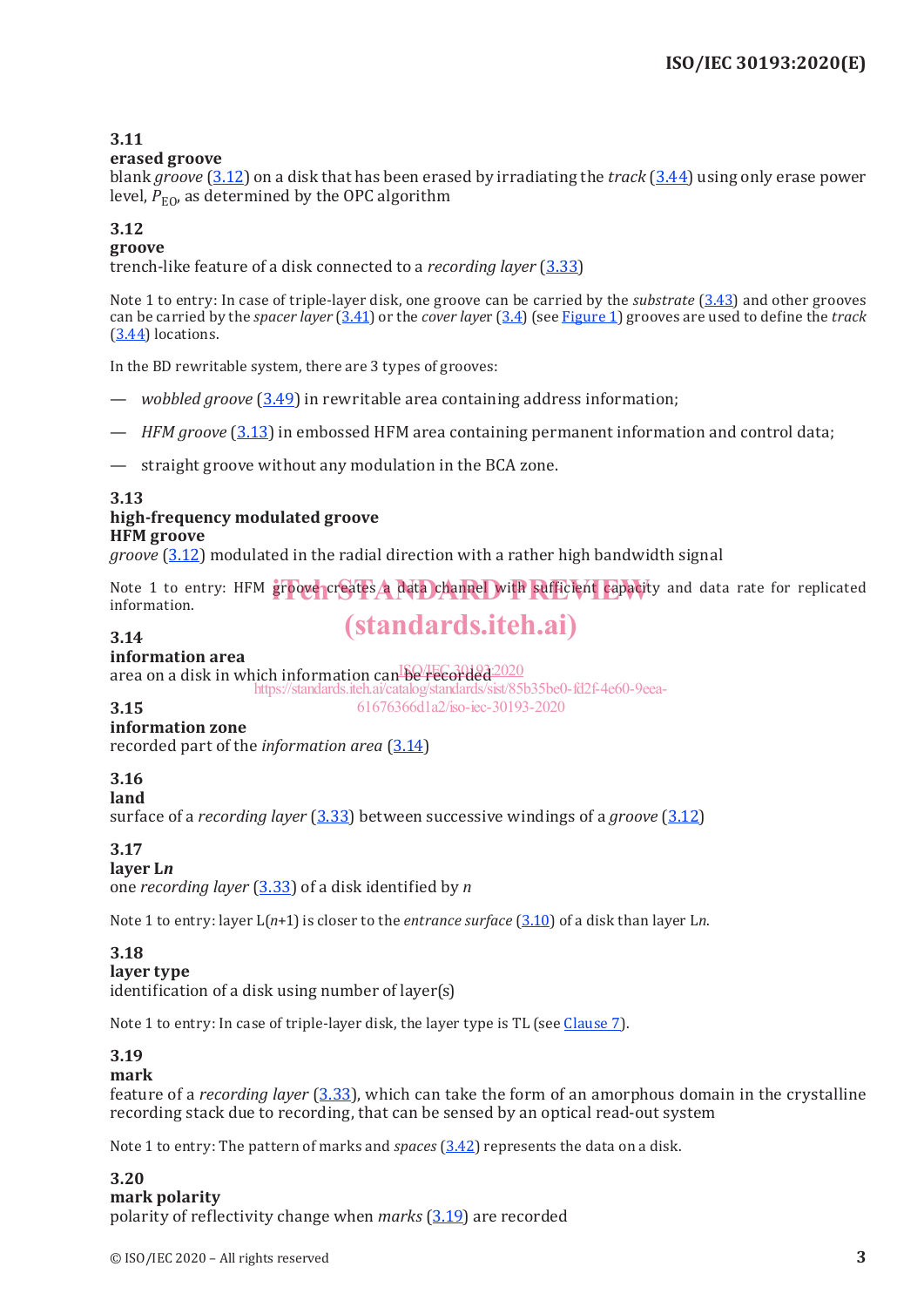#### **3.21**

#### **measurement velocity**

linear velocity at which a disk is measured during reading

Note 1 to entry: The *n*x measurement velocity means the measurement velocity of *n* times the *reference velocity* (3.36).

#### **3.22**

#### **modulation bit**

alternative form representing the data, that is more suited to be transmitted via a communication channel or to be stored on a storage system

#### **3.23**

#### **NRZI conversion**

method of converting modulation-bit stream into a physical signal

#### **3.24**

#### **on-groove**

geometry where *grooves* (3.12) are nearer to the *entrance surface* (3.10) of a disk than the *lands* (3.16)

#### **3.25**

#### **padding**

process in a drive to fill up the missing sectors in a 64K cluster, which consists of 32 *sectors* (3.40), with all 00h data when the host supplies less than the 32 sectors and needs to fill up the cluster

#### **3.26**

#### **phase change**

# iTeh STANDARD PREVIEW

physical effect by which an area of a *recording layer* (3.38) is irradiated by a laser beam and heated so as<br>to change from a crystalline state to an amorphous state and vice versa to change from a crystalline state to an amorphous state and vice versa

#### **3.27 pit**

### ISO/IEC 30193:2020

https://standards.iteh.ai/catalog/standards/sist/85b35be0-fd2f-4e60-9eea-

feature of a *recording layer* (<u>3.33),</u> which can take the form of a depression in or elevation on the *land* (3.16) surface, that can be sensed by the optical read-out system

Note 1 to entry: The pattern of pits and *spaces* (3.42) represents the data on a disk.

#### **3.28**

#### **polarization**

direction of the electric field vector of an optical beam

Note 1 to entry: The plane of polarization is the plane containing the electric field vector and the direction of propagation of the beam.

#### **3.29**

#### **pre-recorded area**

area on a disk where information has been recorded by the manufacturer/supplier of the disk by applying standard recording techniques after finishing of the replication process

#### **3.30**

#### **protective coating**

optional additional layer on top of the *cover layer* (3.4) provided for extra protection against scratches and other types of damage

#### **3.31**

#### **reading velocity**

linear velocity at which a disk is actually read

Note 1 to entry: The *n*x reading velocity means the reading velocity of *n* times the *reference velocity* (3.36).